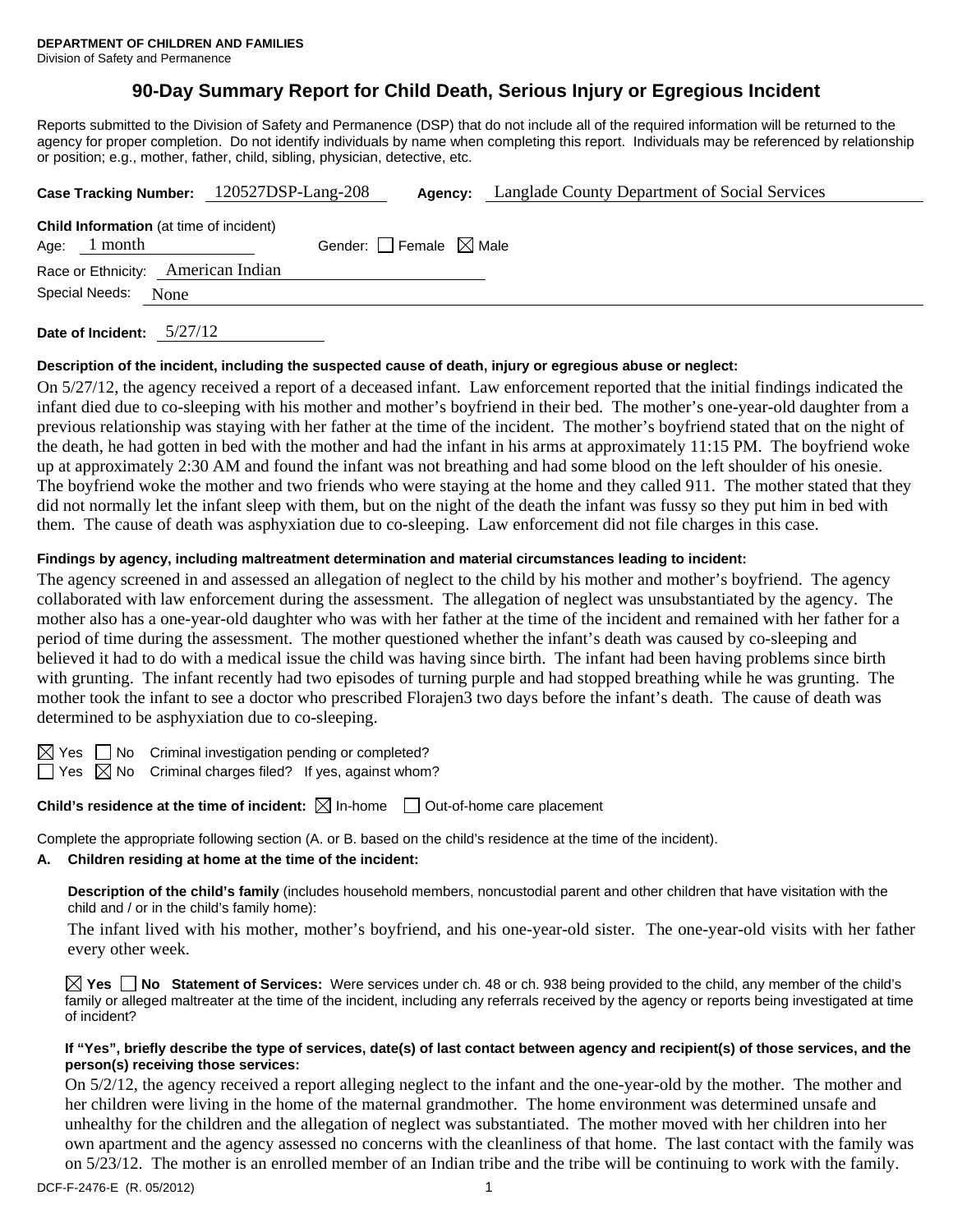on a weekly basis on parenting education and other resources.

#### **Summary of all involvement in services as adults under ch. 48 or ch. 938 by child's parents or alleged maltreater in the previous five years:** (Does not include the current incident.)

On 5/2/12, a CPS Report was screened in regarding concerns of neglect due to unhealthy living conditions. Neglect was substantiated and the family was referred for services through the mother's Indian tribe.

On 7/6/11, a Services Report was screened in due to concerns that the father of the now one-year-old did not have the supplies or skills to care for the child. Contact was made with the father and it was determined that services were not needed.

On 6/22/11, a CPS Report was screened in regarding concerns of neglect due to the condition and the amount of animals in the home where the mother was staying with the now one-year-old. Neglect was unsubstantiated and the case was closed.

**Summary of actions taken by the agency under ch. 48, including any investigation of a report or referrals to services involving the child, any member of the child's family living in this household and the child's parents and alleged maltreater.** (Does not include the current incident.)

(Note: Screened out reports listed in this section may include only the date of the report, screening decision, and if a referral to services occurred at Access. Reports that do not constitute a reasonable suspicion of maltreatment or a reason to believe that the child is threatened with harm are not required to be screened in for an initial assessment, and no further action is required by the agency.) See above

#### **Summary of any investigation involving the child, any member of the child's family and alleged maltreater conducted under ch. 48 or ch. 938 and any services provided to the child and child's family since the date of the incident:**

The agency screened in and assessed the allegation of neglect after the infant's death. The agency collaborated with law enforcement to complete the assessment. The agency unsubstantiated neglect. The cause of death was determined to be asphyxiation due to co-sleeping. The one-year-old was determined safe and continues to alternate weekly between her parents. The mother and mother's boyfriend continue to receive services through the mother's Indian tribe.

# **B. Children residing in out-of-home (OHC) placement at time of incident:**

**Description of the OHC placement and basis for decision to place child there:** 

# **Description of all other persons residing in the OHC placement home:**

**Licensing history:** Including type of license, duration of license, summary of any violations by licensee or an employee of licensee that constitutes a substantial failure to protect and promote the welfare of the child.

# **Summary of any actions taken by agency in response to the incident:** (Check all that apply.)

| $\boxtimes$            | Screening of Access report                           |   | Attempted or successful reunification                                                    |
|------------------------|------------------------------------------------------|---|------------------------------------------------------------------------------------------|
| $\overline{\boxtimes}$ | Protective plan implemented                          |   | Referral to services                                                                     |
|                        | Initial assessment conducted                         |   | Transportation assistance                                                                |
|                        | Safety plan implemented                              |   | Collaboration with law enforcement                                                       |
|                        | Temporary physical custody of child                  |   | Collaboration with medical professionals                                                 |
|                        | Petitioned for court order / CHIPS (child in need of |   | Supervised visitation                                                                    |
|                        | protection or services                               |   | Case remains open for services                                                           |
|                        | Placement into foster home                           |   | Case closed by agency                                                                    |
|                        | <b>Placement with relatives</b>                      |   | Initiated efforts to address or enhance community                                        |
|                        | Ongoing Services case management                     |   | collaboration on CA/N cases                                                              |
|                        |                                                      | ⊠ | Other (describe): Referred to mother's Indian tribe for<br>continued services as needed. |

# **FOR DSP COMPLETION ONLY:**

# **Summary of policy or practice changes to address issues identified during the review of the incident:**

Under the Child Welfare Disclosure Act (Section 48.981(7)(cr), Stats.), the DSP completes a 90-day review of the agency's practice in each case reported under the Act. In accordance with the DCF memo Series 2010-13, dated December 7, 2010